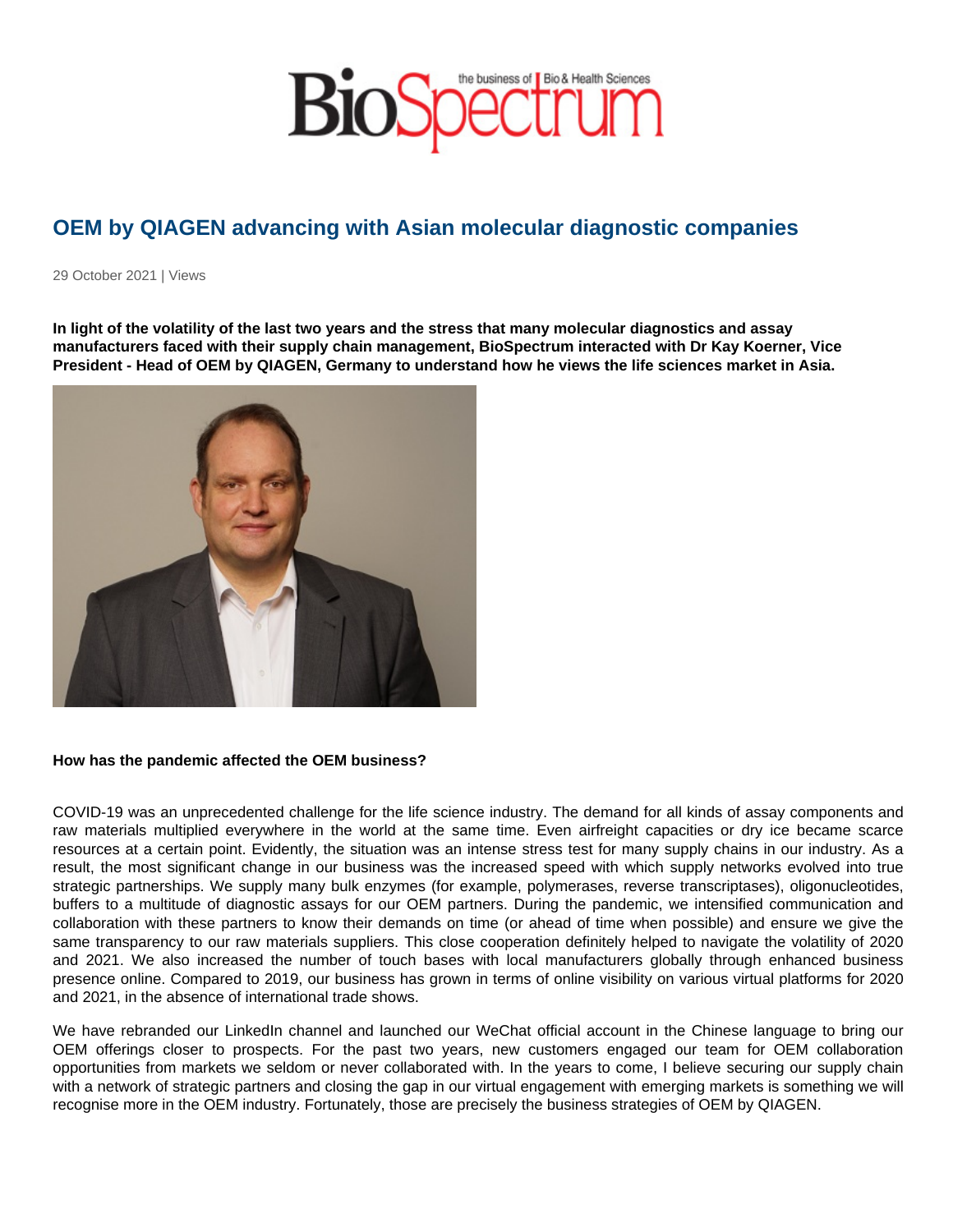### **What are the major plans/launches/investments in store for 2022?**

COVID-19 will still have an impact on the molecular diagnostics and life sciences market in 2022. But companies also start to plan for the time after COVID-19. We are planning and launching innovations for our OEM partners, for example, the new StableScript reverse transcriptase with improved thermostability and inhibitor tolerance. Also, we are one of the very few companies globally that can offer a complete package for digital PCR as an OEM solution, including the instrument, software, plasticware and reagents. To ensure our message resonates with the OEM partners of key markets in Asia, we will soon launch our OEM websites in Chinese, Japanese, and Korean. This shows our commitment to localising our technological know-how, making them relevant to our customers' needs and priorities. The pandemic has shown the need for molecular testing in all parts of the world, so we also plan to expand our geographic footprint further to regions where we still see the potential for new OEM partners.

### **Are you exploring new markets/regions as a part of the APAC growth plan?**

Yes. While QIAGEN already has a direct representation in many Asian countries, we still need to improve our OEM services in some Asian regions. OEM is somewhat complex, so a profound understanding of the local health markets, language, culture and regulatory requirements are essential to serve our local OEM partners with what they need. After the OEM by QIAGEN grew in China over the last years, we want to continue that growth momentum and intensify our activities in Japan, South Korea, India, Australia and South-East Asia. We can contribute to regional value creation wherever we see a solid local life science and molecular diagnostic industry.

### **What new/unique trends do you foresee within the life sciences space in the coming years?**

The last decades have brought insights into molecular biology that were unimaginable before. NGS, qPCR, dPCR and many other techniques have allowed us to analyse the building bricks of life in unbelievable detail. However, many of these insights have created many new questions – that's how it is in science. Genetics, as we know it, is no longer to decipher our genomic DNA but also to understand the extended universe of RNA, proteomics, lipidomics, transcriptomics and metabolomics. So, I believe the journey will continue, looking at even more minor details in single-cell analyses, RNA analysis, or spatial multiomics. I am also convinced that the field of the microbiome (microorganisms in a particular environment) and epigenetics (how our environment affects our gene expression) research will continue to generate many health-relevant insights in the future. OEM by QIAGEN offers access to the thousands of patented molecular insight solutions trusted by top life science researchers and cited by the latest publications globally. Partnering with OEM by QIAGEN ensures our partner's business stays up to date with the newest trend within the life sciences space.

## **How is the molecular diagnostics market evolving in APAC post-pandemic?**

Firstly, the COVID-19 pandemic has shown that molecular diagnostics is probably the fastest tool to develop against new, emerging infectious agents, much quicker than vaccines or effective treatment. Thus, I assume that most countries will continue to increase and improve their molecular diagnostics capabilities, for example, reverse-transcription polymerase chain reaction (RT-PCR) to respond quickly to any new viruses in the future.

Secondly, we have learned that we need a complete molecular diagnostic infrastructure, not just qPCR or NGS, but both. Both centralised high-throughput labs and decentralised point-of-care testing (POCT) play an essential role in improving healthcare accessibility. NGS could potentially accelerate turnaround for large-scale diagnostics, suitable for extensive community testing and epidemiology studies. Authorities in the United States and China gave clearance for selected NGSbased COVID-19 diagnostics for emergency use. Recently, the US Department of Defence has awarded a US\$600,000 contract to QIAGEN to expand the manufacturing capacity of enzymes and reagent kits used in COVID-19 molecular diagnostic tests. This shows the growing recognition by the authorities regarding the effectiveness and efficiency of a complete molecular diagnostic solution. Meanwhile, healthcare in developing markets such as India, Southeast Asia and